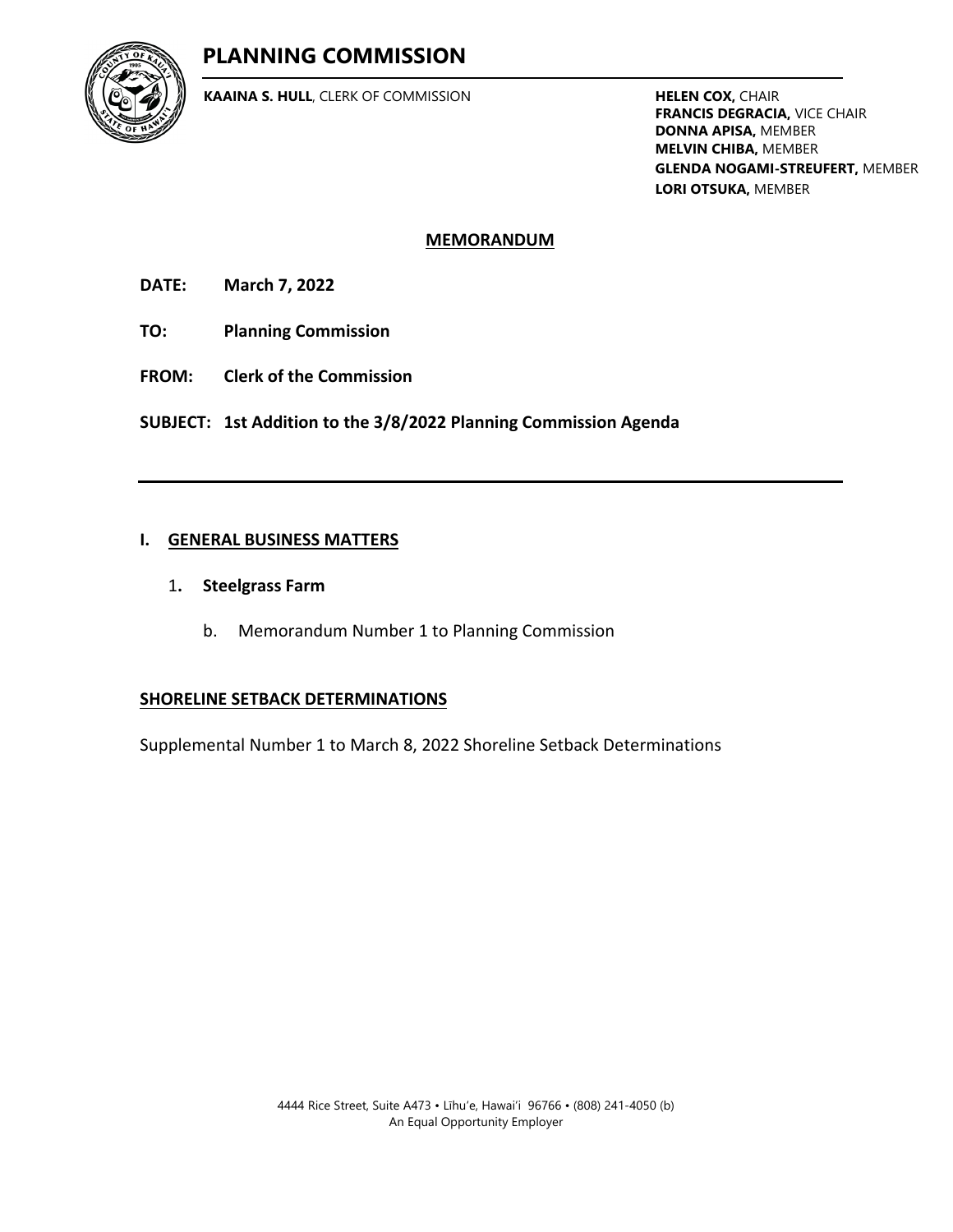# PLANNING COMMISSION



KAAINA S. HULL, CLERK OF COMMISION

**HELEN COX, CHAIR** FRANCIS DEGRACIA, VICE CHAIR **GERALD AKO, MEMBER** DONNA APISA, MEMBER MELVIN CHIBA, MEMBER GLENDA NOGAMI-STREUFERT, MEMBER LORI OTSUKA, MEMBER

# MEMORANDUM

|       | LUNI UIJUMA, IVIL                                                                                    |
|-------|------------------------------------------------------------------------------------------------------|
| DATE: | March 7, 2022                                                                                        |
| TO:   | Honorable Planning Commission Chair Helen Cox and Members of the Kauai<br><b>Planning Commission</b> |
| FROM: | Ka'aina S. Hull, Clerk of the Commission                                                             |
| RE:   | <b>Additional Findings &amp; Testimony</b>                                                           |
|       |                                                                                                      |

Attached for the Planning Commission's consideration are:

- 1. Traffic Assessment prepared by Austin, Tsutsumi and Associates that evaluates the traffic impacts of the project (Refer to Exhibit 'A); and
- 2. Public Testimony from community members (Refer to Exhibit 'B').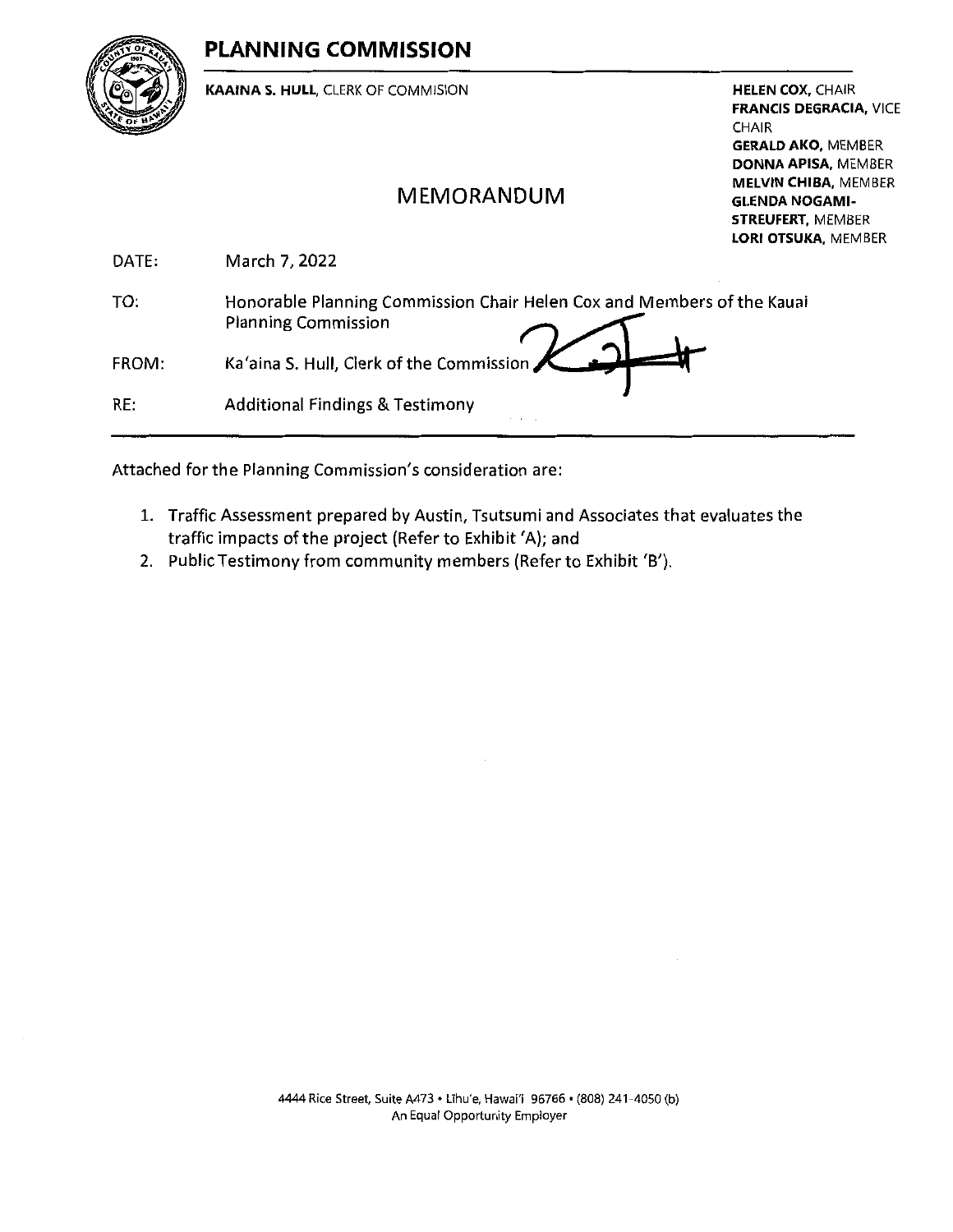# EXHIBIT "A"

# (Traffic Assessment) For reference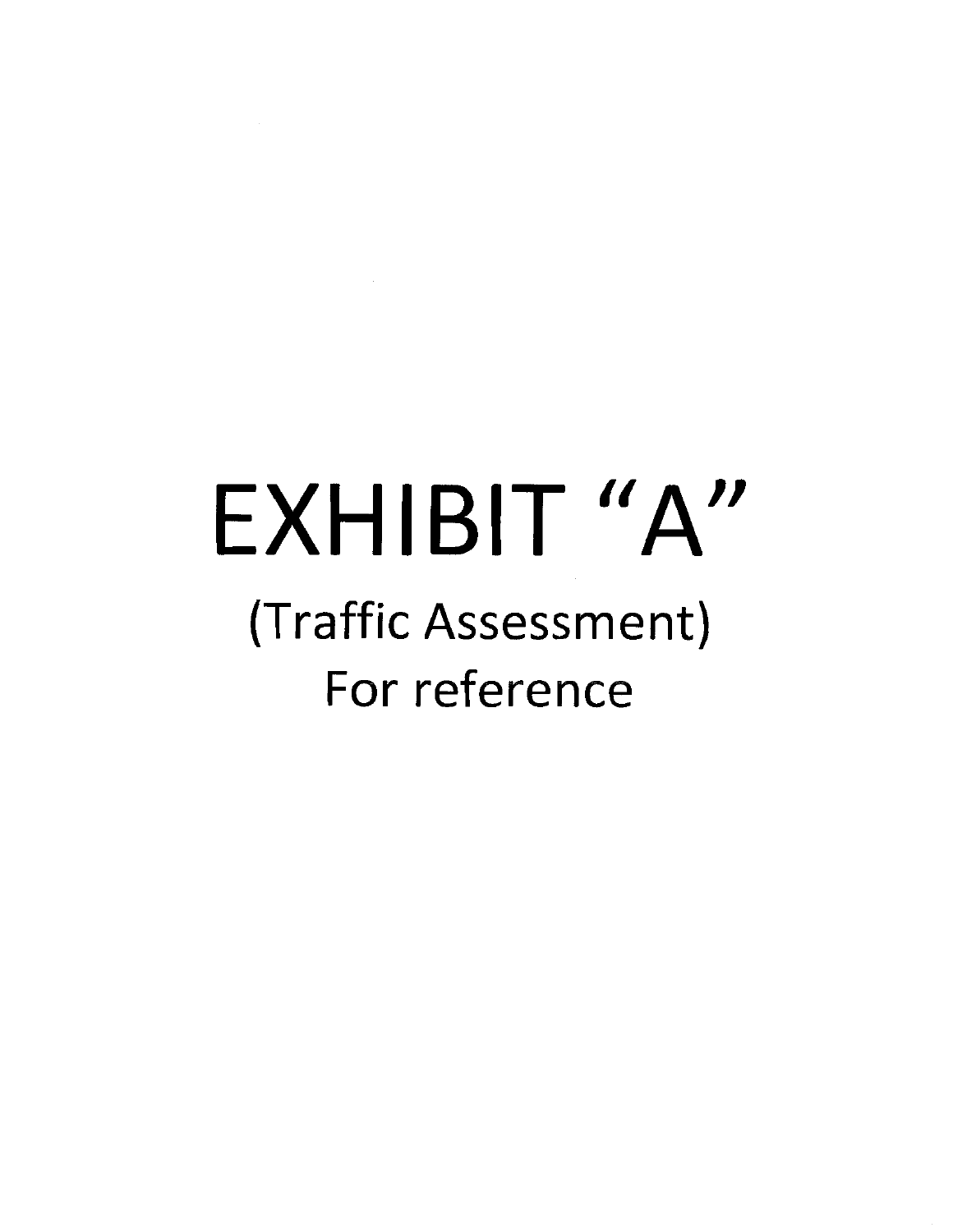AUSTIN, TSUTSUMI & ASSOCIATES, INC. CIVIL ENGINEERS • SURVEYORS<br>CONTINUING THE ENGINEERING PRACTICE FOUNDED BY H, A, R, AUSTIN IN 1934

TERRANCE S. ARASHIRO, P.E. ADRIENNE W.L.H. WONG, P.E,. LEED AP DEANNAM.R. HAYASHI, P.E. PAUL K. ARITA, P.E. ERtK S. KANESHIRO, L.P.L.S,, LEED AP MATT K. NAKAMOTO, P.E. GARRETT K. TOKUOKA, P.E.

> FINAL March 3, 2022

Mr. Will Lydgate Lydgate Farms 5730 Olohena Road Kapaa, Hawaii 96746

Dear Mr. Lydgate:

Subject: Traffic Letter Assessment Lydgate Farms Kapaa, Kauai, Hawaii

Austin, Tsutsumi & Associates, Inc. (ATA) has prepared this traffic assessment (TA) for Lydgate Farms located in Kapaa, Kauai, Hawaii.

#### Project Description

Lydgate Farms is <sup>a</sup> 46-acre farm located in Kapaa, Hawaii, which grows vanilla, honey, and cacao to make chocolate. Lydgate Farms also offers a three-hour Chocolate Farm Tour once a day, Monday through Friday, beginning at 9:00 AM and ending at 12:00 PM, and a gift shop which guests may visit even if not attending the tour. Currently, Lydgate Farm accommodates approximately 50 visitors, arriving in approximately 20 vehicles, per day on average. During peak visitor season, the farm may host as many as 80 visitors per day, arriving in approximately 30-35 vehicles. Lydgate Farms is seeking a permit amendment that will allow them to increase the number of visitors they can book on their farm tours.

#### Existing Conditions

Lydgate Farms is located at 5730 Olohena Road within the Lydgate Rise subdivision. The site is accessed from a single concrete driveway off of Olohena Road and a combination of gravel and dirt roads within the subdivision which also serves several other residential homes. The main roadway within the subdivision is wide enough for two vehicles; though the local roadway approaching the farm, which serves 5 other properties, has short segments where only one vehicle can be accommodated at a time. Near the one-way, two-lane segments, there is generally ample space for one of the vehides to pull over to allow the other through.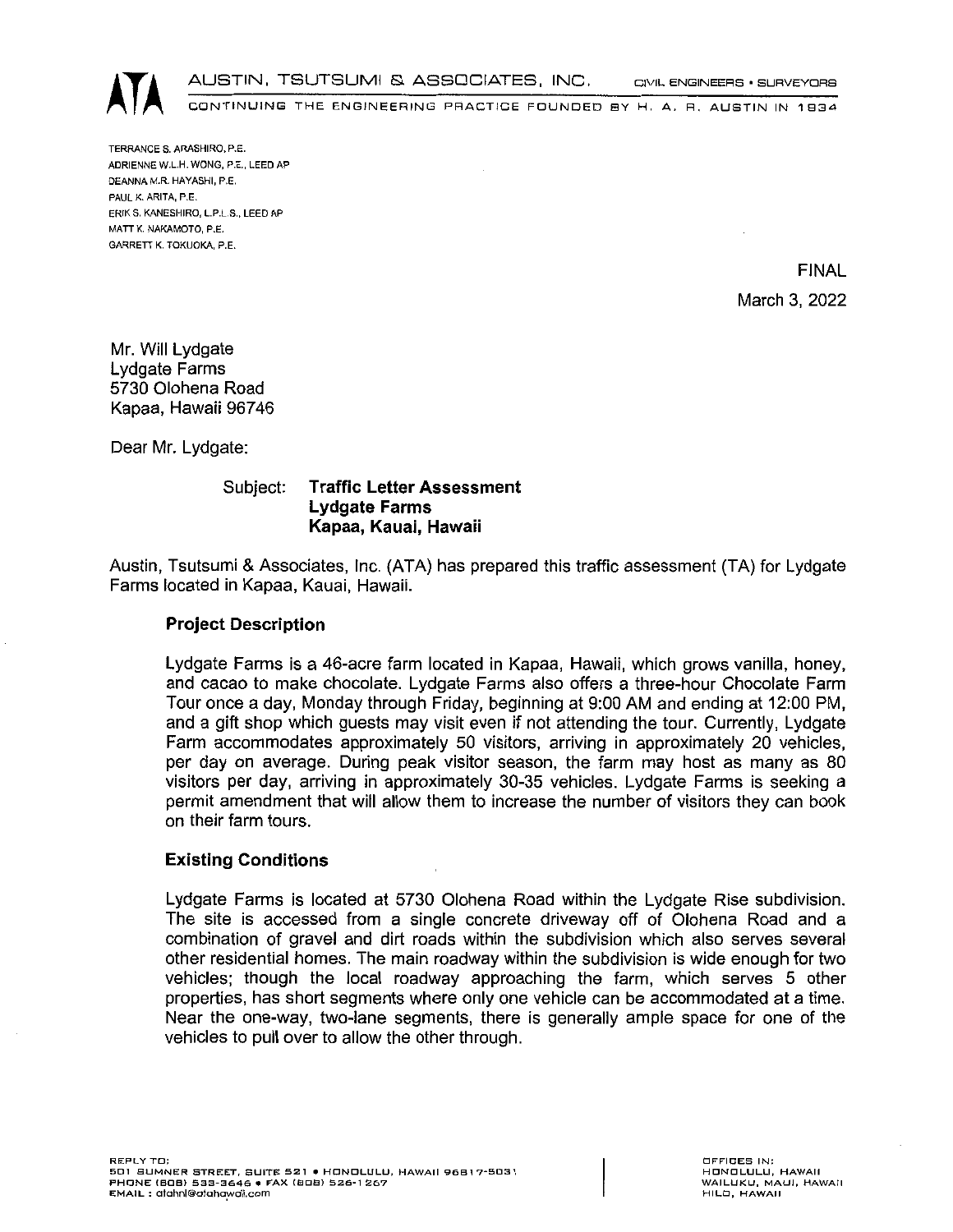

Mr. Will Lydgate Lydgate Farms

#### Future Conditions

Based upon Client-furnished information, the maximum number of visitors that Lydgate Farms wants to host per day would be 100 visitors. While the Client has indicated that Lydgate Farms has no immediate plans to host the maximum number of visitors, conditions with <sup>100</sup> vehicles per day were considered to constitute the "worst case" traffic operations scenario.

Based on analysis published by the Federal Highway Administration (FHWA)<sup>1</sup>, operations oftwo-way, one-lane segments can be up to 1400 vehicles per hour.

Traffic generated by Lydgate Farms will fall far below this threshold, and as <sup>a</sup> result, no significant impacts to traffic operations are anticipated as a result of Lydgate Farms' permit amendment.

We appreciate the opportunity to prepare this traffic assessment for the Project. If you have any questions or require additional information, please contact me at (808) 533-3646.

Sincerely,

By

AUSTIN, TSUTSUMI & ASSOCIATES, INC.

relentificant

KELCEE A. FUJ'IMOTO, P.E. Project Transportation Engineer

<sup>&</sup>lt;sup>1</sup> Traffic Analysis Tools Volume IX: Work Zone Modeling and Simulation, Federal Highways Administration, 2014, http://ops.fhwa.dog.gov/wz/traffic\_analysis/tatv9\_wz/cs8.htm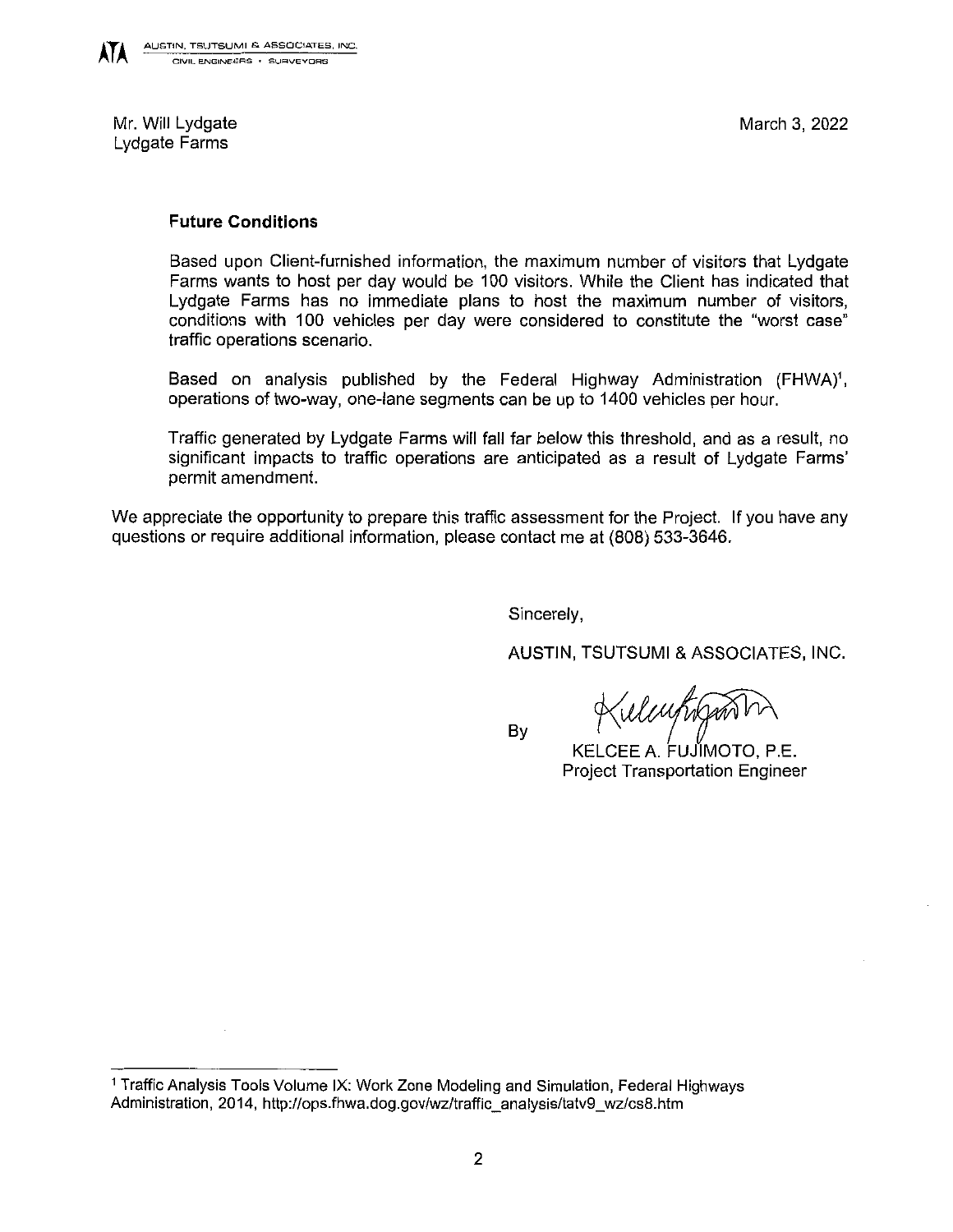# EXHIBIT "B (Public Testimony) //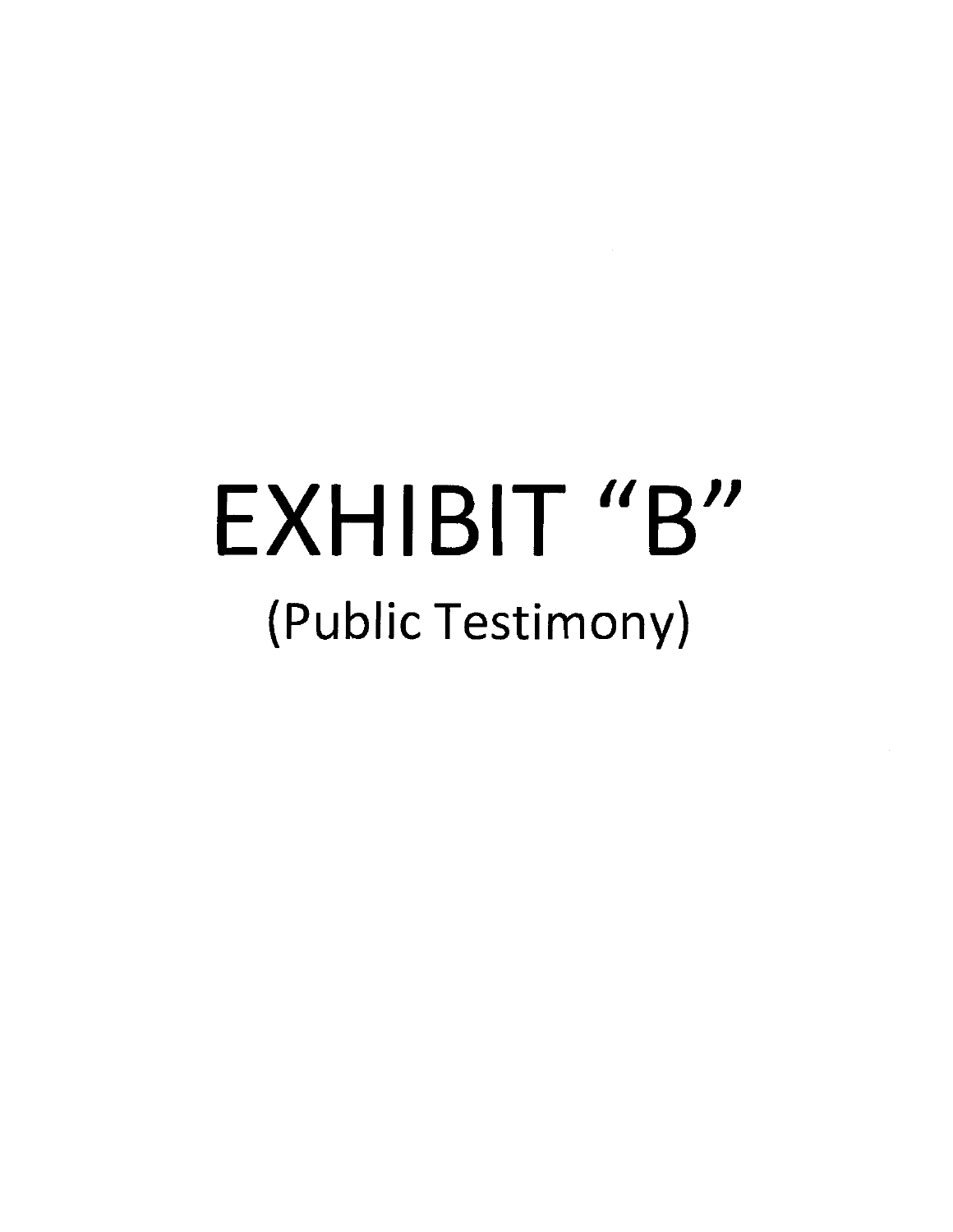## Written Testimony

Marvin Cameron <marvin@cameron123.com> Thu 3/3/2022 12:58 PM To: Planning Department <planningdepartment@kauai.gov> Cc: DaleCua <dcua@kauai.gov>; Will Lydgate <wlydgate@gmail.com>

CAUTION: This email originated from outside the County of Kauai. Do not click links or open attachments even if the sender is known to you unless it is something you were expecting.

March 3, 2022

Kauai County Planning Department 4444 Rice Street Ste A473 Lihue HI 96766

Dear Commissioners,

I understand that Lydgate Farms is requesting an amendment to their current permit. I have a home in the neighborhood, and we share an easement for access to our properties.

I am writing in support of the petition to amendment their permit and ask for your utmost consideration in approving their request. I love to see businesses succeed and I wish Lydgate Fanns all the best.

It is wonderful to have a working farm in our neighborhood and to see this industry thrive on Kauai. I believe we need more sustainable businesses in the agriculture industry.

When I fait

Marvin Cameron marvin@cameron123.com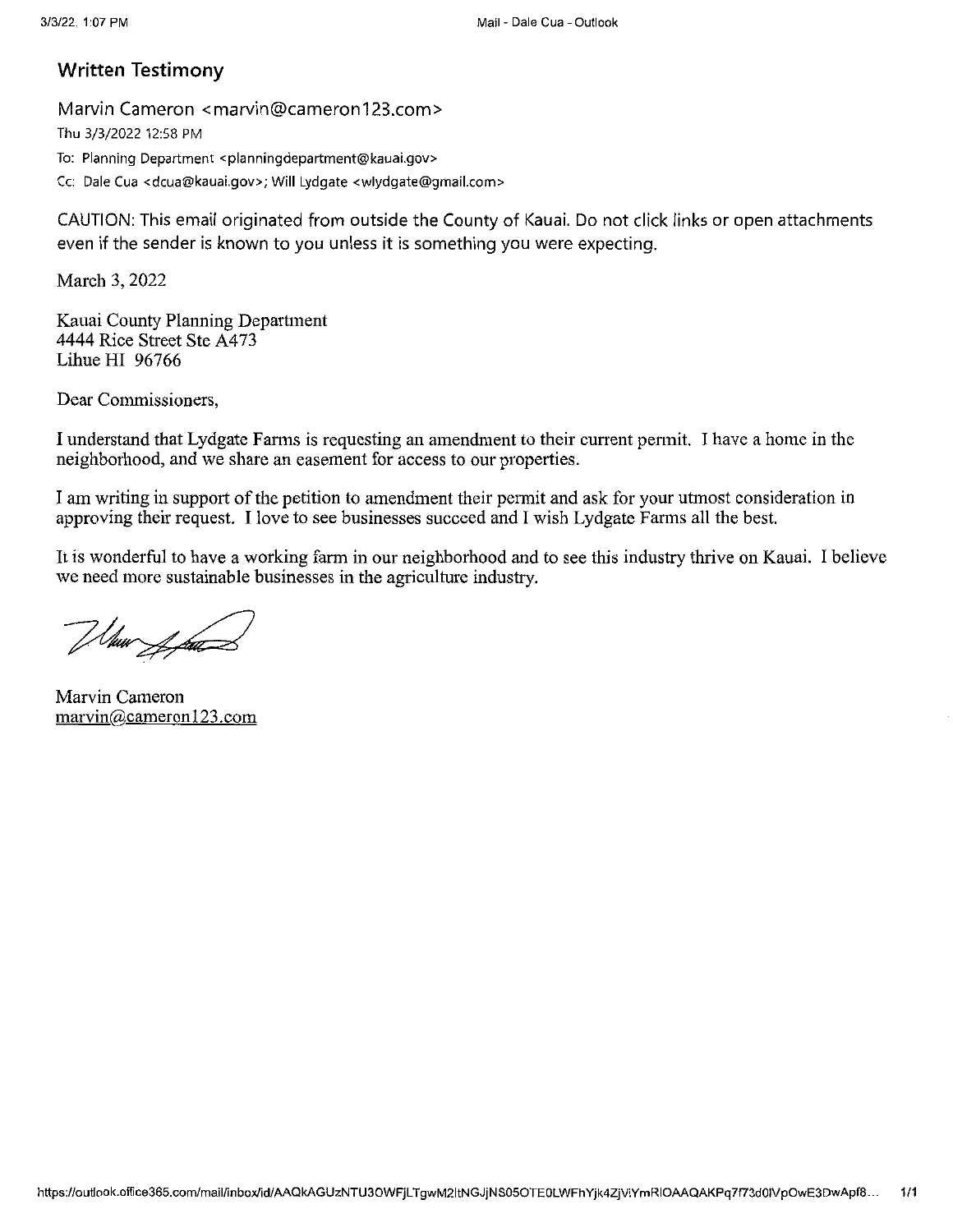# Lydgaate Farms Petition

Susanne Gould <ds.kauai@hawaiiantel.net> Thu 3/3/2022 9:51 AM To: Planning Department <planningdepartment@kauai.gov> Cc: Dale Cua <dcua@kauai.gov>; wlydgate@gmail.com <wlydgate@gmail.com>

CAUTION: This email originated from outside the County of Kauai. Do not click links or open attachments even if the sender is known to you unless it is something you were expecting.

Dear Commissioners,

I am writing you to voice my support for Lydgate Fanns in their permit amendment petition. I am a neighbor of the farm, and we share the same easement. I don't have any issues with their operations and wish them lots of success. We need more working farms on Kauai. I hope that you will consider my testimony and grant them their requests.

Lydgate Farms has been a responsible neighbor over the years, and I whole heartedly urge you grant their petition. We need to support our farms!

Aloha Susanne Gould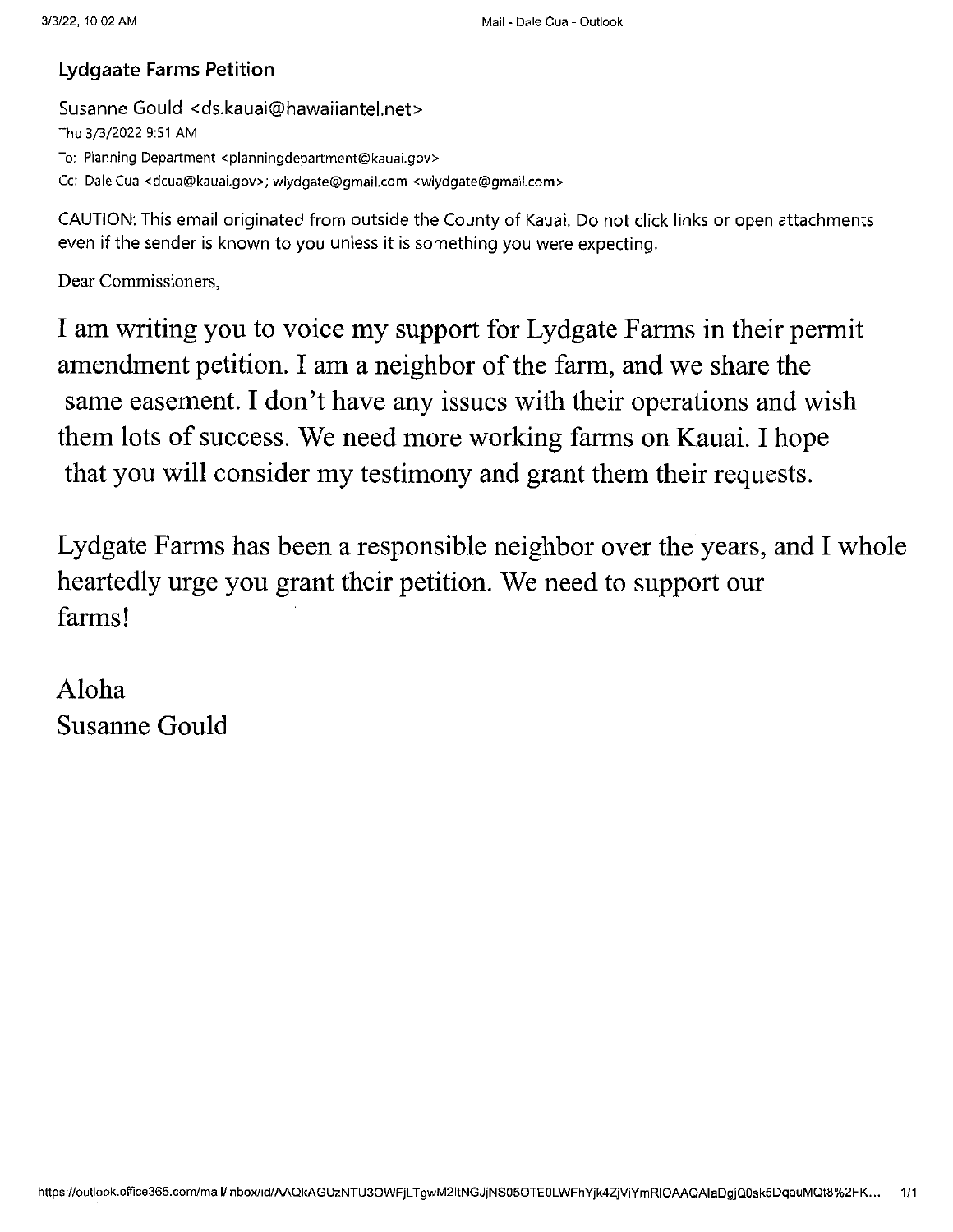#### Support for Lygate Farms permit amendment

#### Kerry Snyder <keeptheten@aol.com>

Thu 3/3/2022 8:51 AM

To: Planning Department <planningdepartment@kauai.gov>

Cc: Dale Cua <dcua@kauai.gov>; wlydgate@gmail.com <wlydgate@gmail.com>

CAUTION: This email originated from outside the County of Kauai. Do not click links or open attachments even if the sender is known to you unless it is something you were expecting.

#### Dear Commissioners,

<sup>1</sup> am writing you to voice my support for Lydgate Farms in their permit amendment petition. <sup>1</sup> am a neighbor of the farm, and we share the same easement. <sup>1</sup> don't have any issues with their operations and wish them lots of success. We need more working farms on Kauai. <sup>1</sup> hope that you will consider my testimony and grant them their requests.

Aloha,

Bart and Kerry Snyder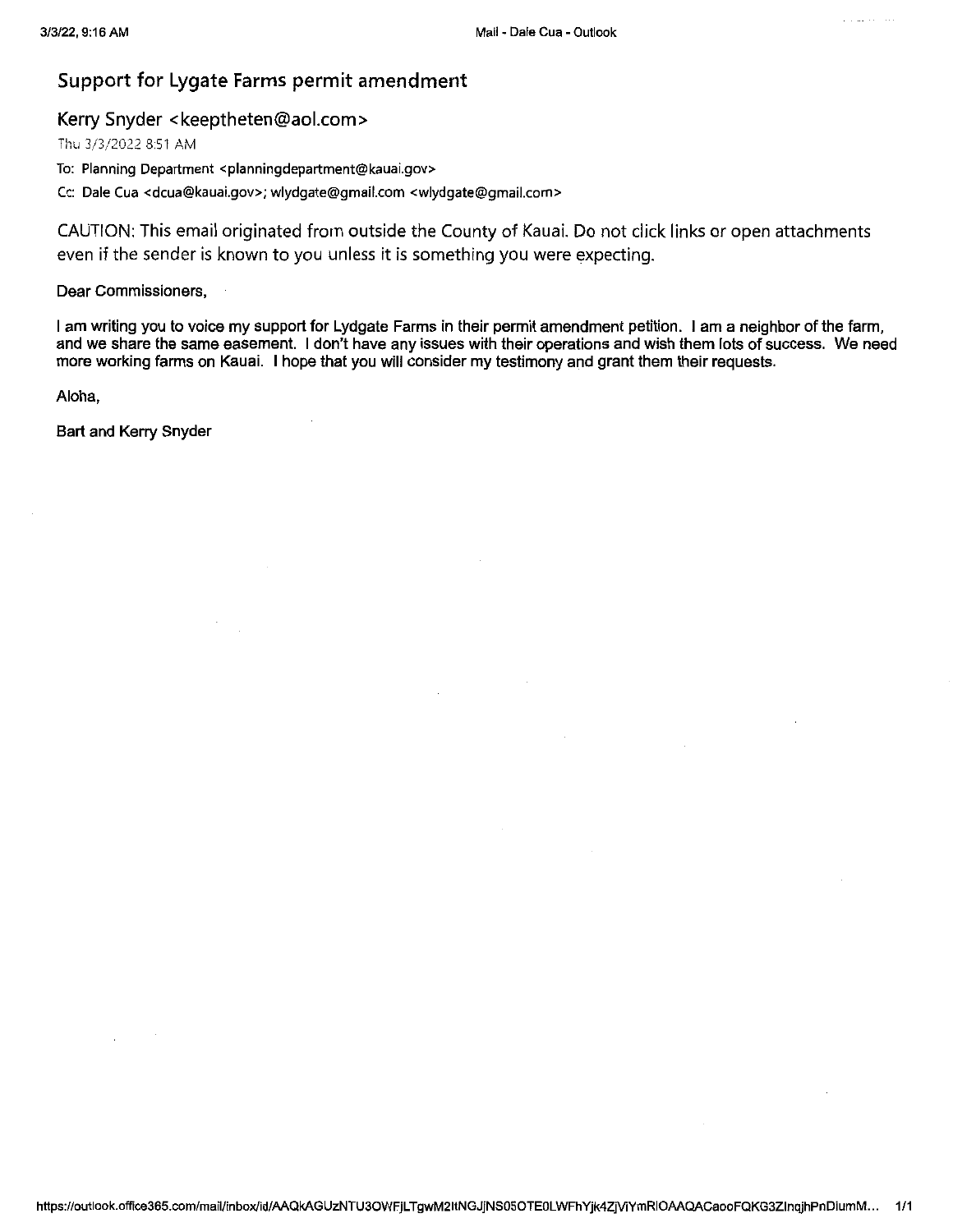# Lydgate Farms

#### mario perez <lovemywire@gmail.com>

Wsd 3/2/2022 11:24AM

To: Planning Department <planningdepartment@kauai.gov>

Cc: Dale Cua <dcua@kauai.gov>; wlydgate@gmail.com <wlydgate@gmail.com>

CAUTION: This email originated from outside the County of Kauai. Do not click links or open attachments even if the sender is known to you unless it is something you were expecting.

# Dear Commissioners,

My name is Mario Perez. I am <sup>a</sup> resident of Lydgate Rise and <sup>a</sup> neighbor to Lydgate Farms. I support local sustainable farming on Kauai. Will Lydgate has been conscientious and courteous to all the residents in Lydgate Rise, I wish him success with the farm and ask that you consider granting his requests.

Mahalo, Mario Perez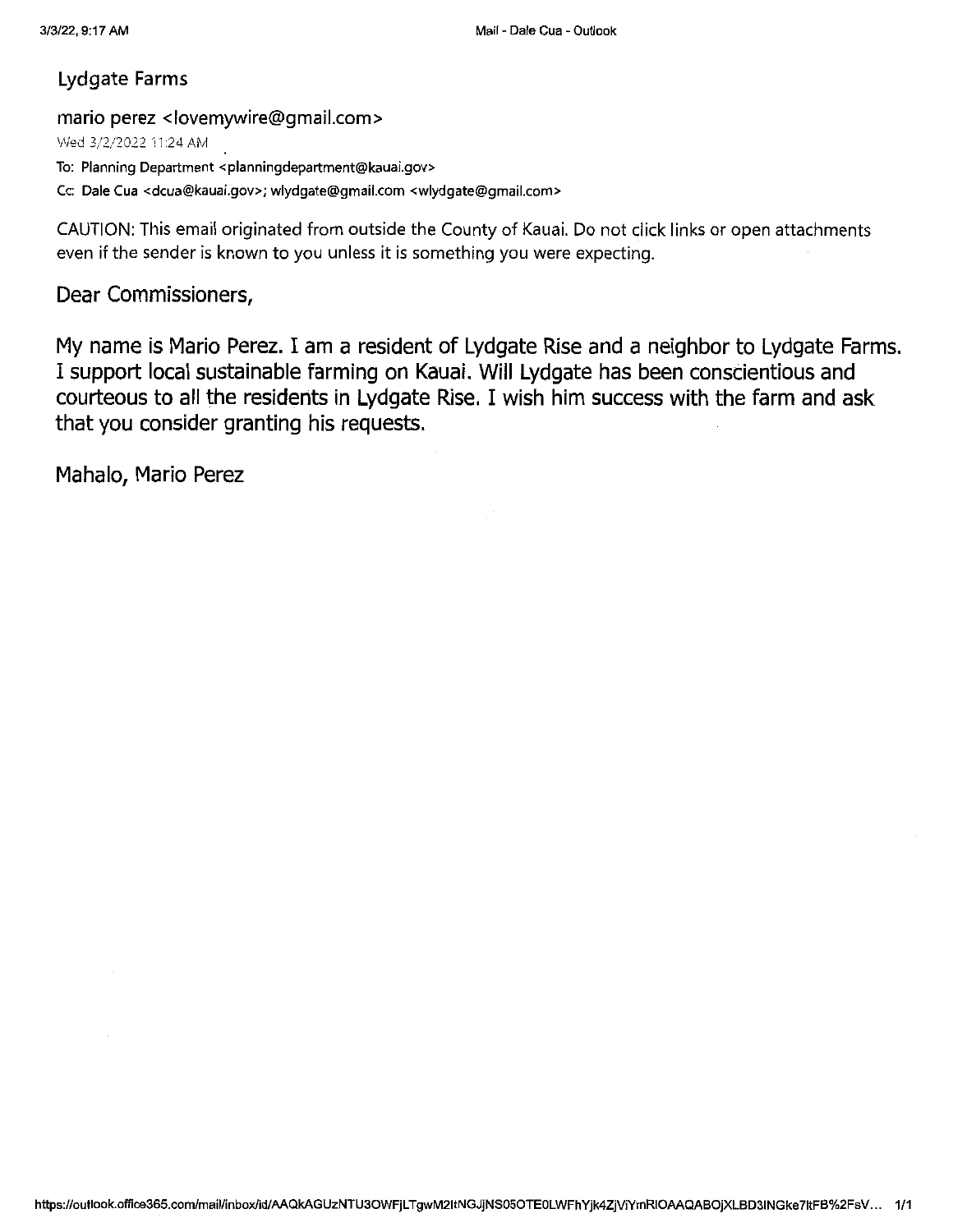# Lydgate Farms

#### mario perez <lovemywire@gmail.com>

Wed 3/2/2022 11.19AM

To: Planning Department <planningdepartment@kauai.gov>

Cc: Dale Cua <dcua@kauai.gov>; wlydgate@gmail.com <wlydgate@gmail.com>

CAUTION: This email originated from outside the County of Kauai. Do not click links or open attachments even if the sender is known to you unless it is something you were expecting.

# Dear Commissioners,

I am <sup>a</sup> longtime resident of Lydgate Rise and neighbor to Lydgate Farms. I have been proud of Will and the progress he has made in his endeavours with the farm. He has always looked out for our community. He has my full support and I wish him the success he deserves. Mahalo for considering my testimony to grant them their requests.

Aloha, Mel Alves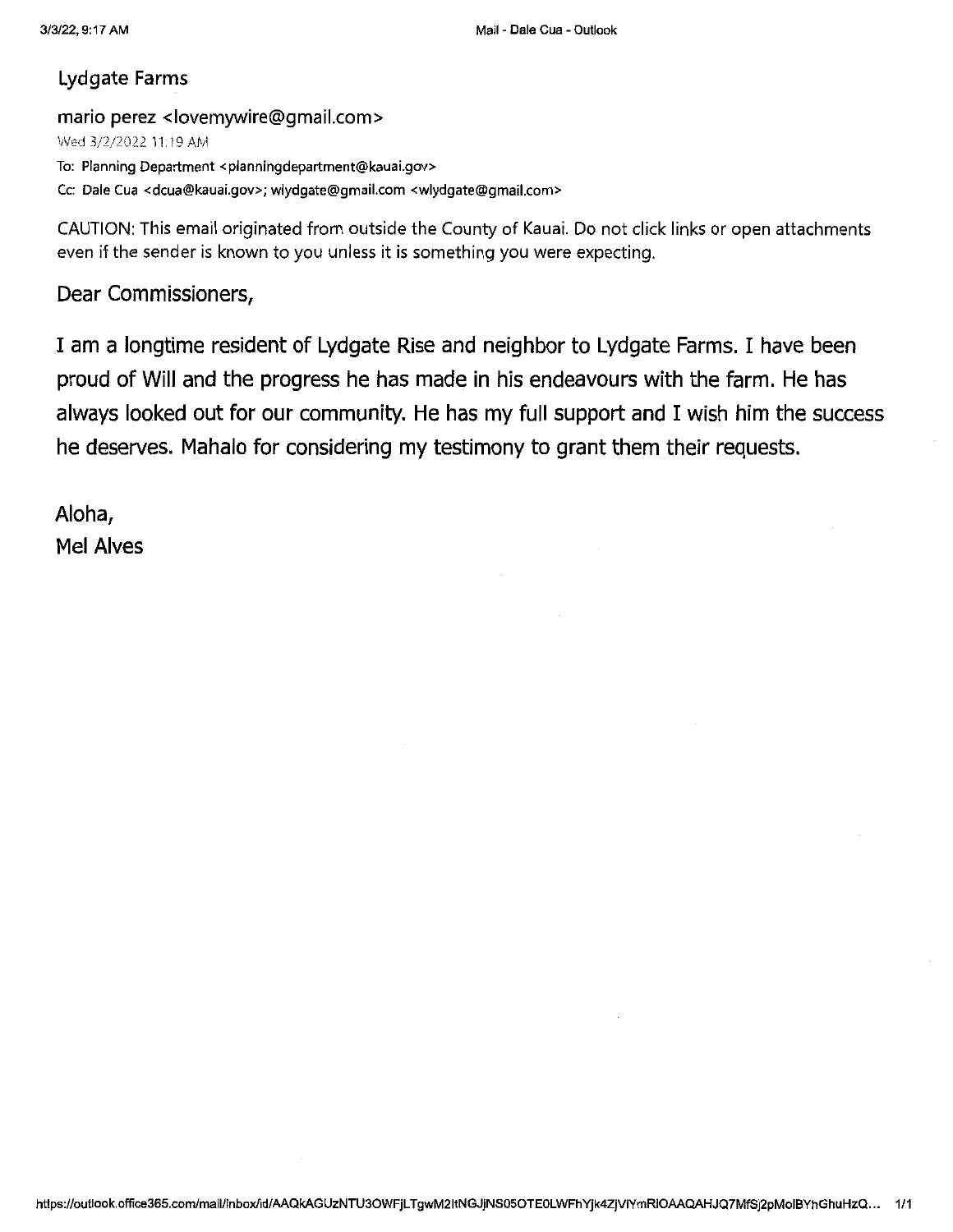# Testimony in support of Lydgate Farms petition

#### John Garrison <johngarrison50@gmail.com>

Tue 3/1/2022 1:28 PM

To: Planning Department <planningdepartment@kauai.gov>

Cc: Dale Cua <dcua@kauai.gov>

CAUTION: This email originated from outside the County of Kauai. Do not click links or open attachments even if the sender is known to you unless it is something you were expecting.

Dear Commissioners,

<sup>I</sup> am writing to you to voice my support for Lydgate Farms in their permit amendment petition. <sup>1</sup> am <sup>a</sup> neighbor of the farm and we share the same easement. <sup>1</sup> don't have any issues with their operation and wish them much success. They produce great chocolate! We need more working farms on Kauai. <sup>I</sup> hope that you will consider my testimony and grant their request.

Aloha,

John Garrison 5708 Olohena Road Kapaa, HI 96746

808-631-0855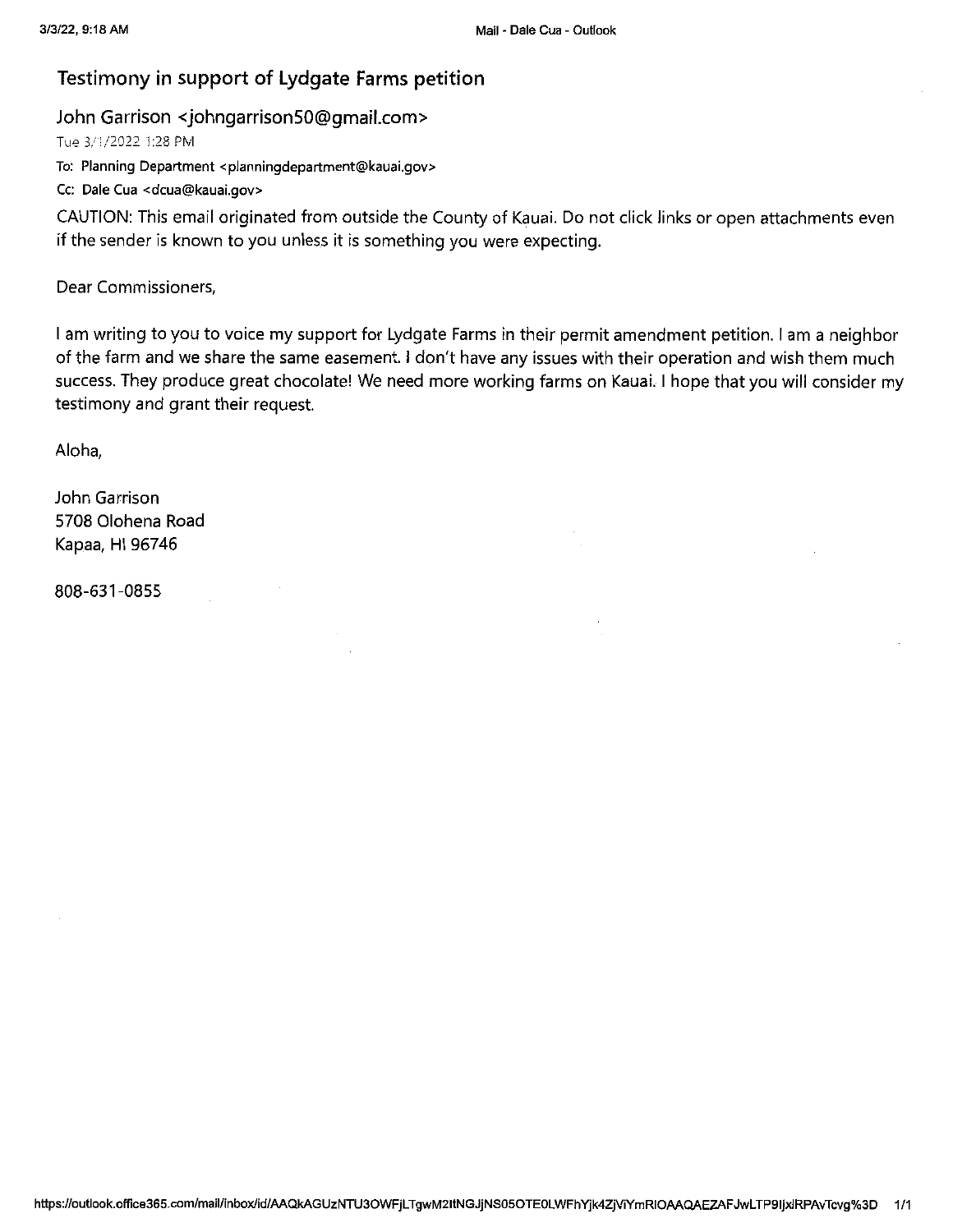# In support of Lydgate Farms

Sabra <sup>L</sup> Kauka <sabrakauka@icloud.com> Sun 3/6/2022 3:03 PM To: Planning Department <planningdepartment@kauai.gov> Cc: Dale Cua <dcua@kauai.gov>; Will Lydgate <wlydgate@gmail.com>

CAUTION: This email originated from outside the County of Kauai. Do not click links or open attachments even if the sender is known to you unless it is something you were expecting.

Aloha,

This is written in support of Lydgate Farms.application to increase the number of ag-and-cultural tours to their farm.

Years ago <sup>1</sup> gave them wauke to plant on their land. This is the main plant we use to make kapa. <sup>1</sup> anticipated an increase in the interest of visitors to learn this Hawaiian cultural art.

Sure enough <sup>1</sup> receive many more requests to teach this cultural art then <sup>1</sup> have time to give. That's why <sup>1</sup> am teaching as many young people in the cultural, agricultural and visitor industry to do so.

Lydgate Farms is one such entity with the Ag land and interest in preserving Hawaiian cultural arts.

Please approve their application.

Malama Pono, Sabra Kauka Hawaiian Studies Kumu PO Box 3870 LThu'e Hl 96766-6870

Sent from my iPhone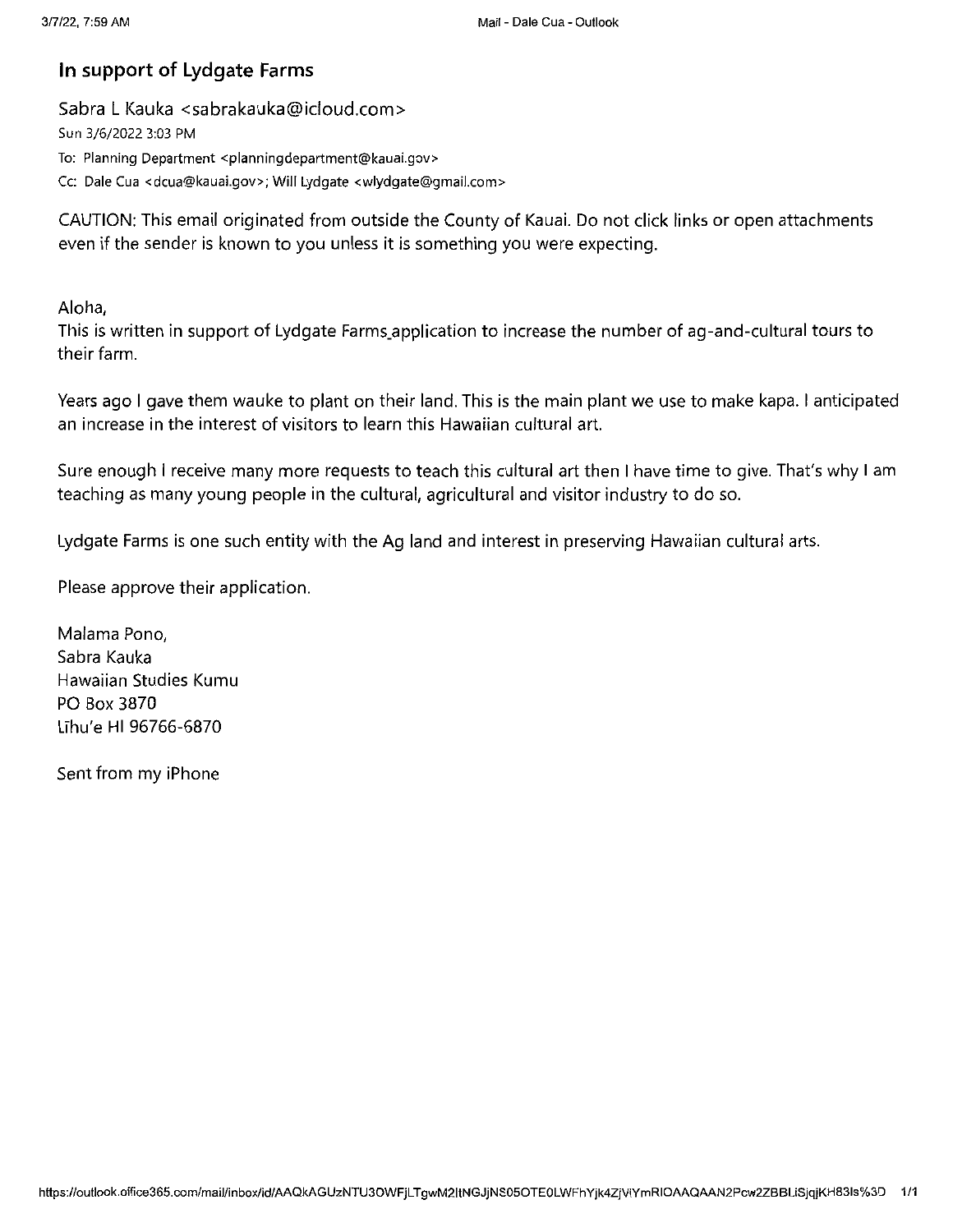# Support for Lydgate Farms

#### Dirk-Michael Lambert <dirklamb@aol.com>

Sat 3/5/2022 9:59 PM

To: Planning Department <planningdepartment@kauai.gov>

Cc: Dale Cua <dcua@kauai.gov>; wlydgate@gmail.com <wlydgate@gmail.com>

CAUTION: This email originated from outside the County of Kauai. Do not click links or open attachments even if the sender is known to you unless it is something you were expecting.

Dear Commissioners,

<sup>1</sup> am <sup>a</sup> neighbor of lydgate farm, and <sup>1</sup> wanting to support Lydgate Farm in their permit amendment petition.

<sup>1</sup> like what they are doing and support them with their effort to spread the Aloha-Spirit by work. We need more working farms on Kauai.

<sup>I</sup> hope that my testimony helps lydgate farm with their requests.

Aloha,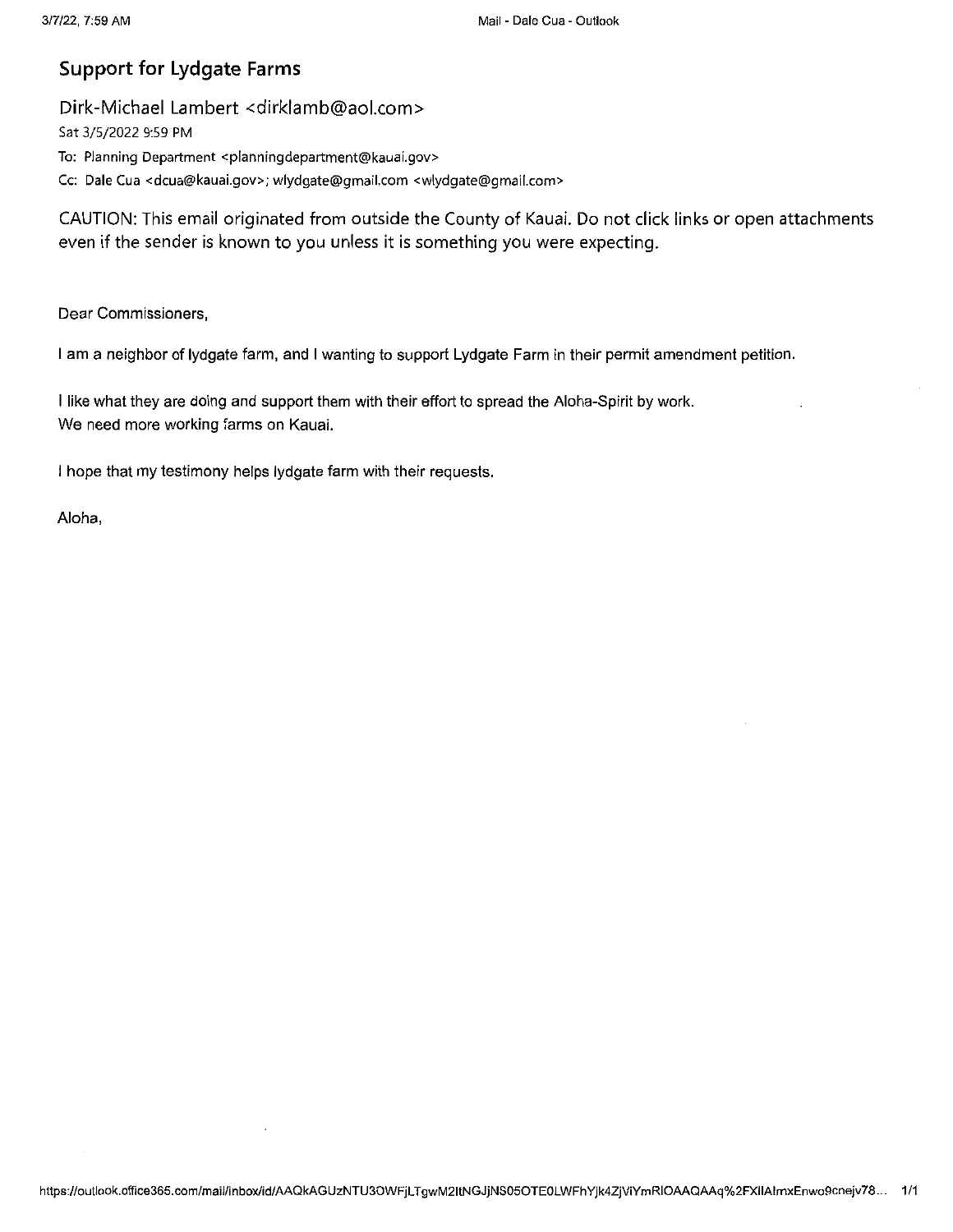#### In Support of Lydgate Farms

Eugene Punzal <eugenepunzal@gmail.com> Fri 3/4/2022 3:42 PM To: Dale Cua <dcua@kauai.gov>; wlydgate@gmail.com <wlydgate@gmail.com>

CAUTION; This email originated from outside the County of Kauai. Do not click links or open attachments even if the sender is known to you unless it is something you were expecting.

Eugene Punzal <eugenepunzal@gmail.com>

to planningdepartment, dcus, wiydgate

3:39 PM (1 minute ago)

#### Atoha,

 $\frac{1}{2}$  and  $\frac{1}{2}$ 

I am writing this to you to show my full support of Lydgate Farms for their permit amendment. I am a Cultural Weaving Practitioner with the Kauai Museum, and we have a Cultural Weaving Outreach program that gives free 45 minute demonstrations to all the Private and Public Schools here on Kauai. With the help of Lydgate Farms, <sup>1</sup> am able to get a healthy supply of beautiful coconut leaves, at no charge, so I can continue doing these demonstrations throughout Kauai. As part of his promotion of our Hawaiian Weaving Culture, he has hired me on several occasions to teach his staff the fading art of coconut weaving. As a former member of the Matie Foundation, Wifl has also allowed us to pick from his wonderful grove of bamboo, for the many cultural programs that we provided to our community. Lydgate Farms is a true supporter of our Hawaiian Culture, and <sup>1</sup> hope that you wilf find it in your hearts to approve his permit amendment.

Mahalo for your time, Eugene Onio Punzal Weaving Practitioner for the Kauai Museum 6025 Kapahi Road Kapaa, Hl 96746 Cel. 808 639-7722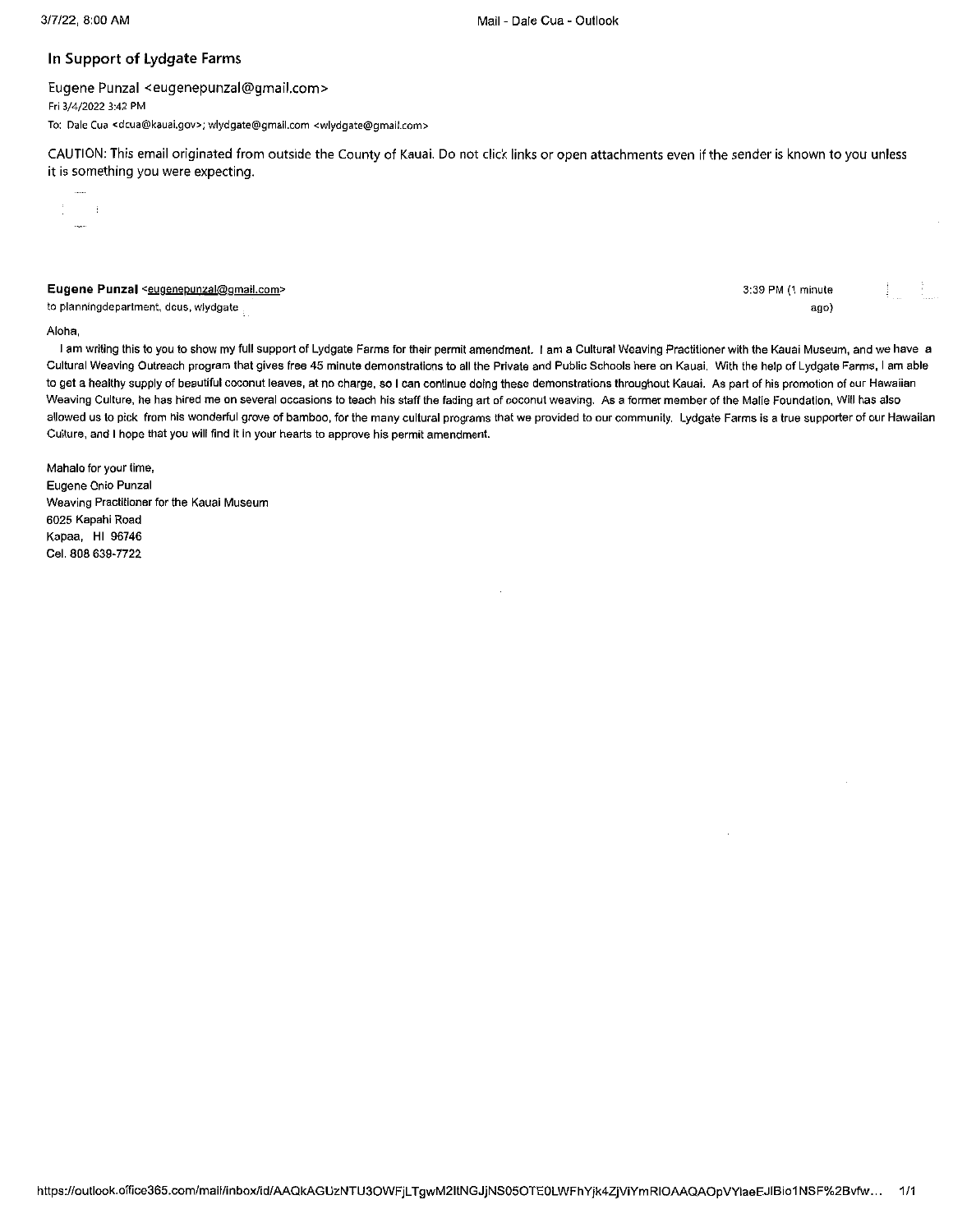# Lydgate Farms testimony

David Keener <highseasoncatering@gmail.com>

Fri 3/4/2022 9:59 AM To: Planning Department <planningdepartment@kauai.gov>; DaleCua <dcua@kauai.gov>

CAUTION: This email originated from outside the County of Kauai. Do not click links or open attachments even if the sender is known to you unless it is something you were expecting.

Dear Commissioners,

<sup>1</sup> am writing to you in support of Lydgate Farm's permit amendment petition. My family and <sup>1</sup> live in Lydgate Rise neighborhood and share an easement with Lydgate Farms. There are no problems as <sup>a</sup> result of their tours and our family wishes them the best of luck with their business. We support the growth of small businesses and local, working farms on Kauai. <sup>1</sup> hope that you will take our testimony into consideration when making your decision.

Sincerely, David Keener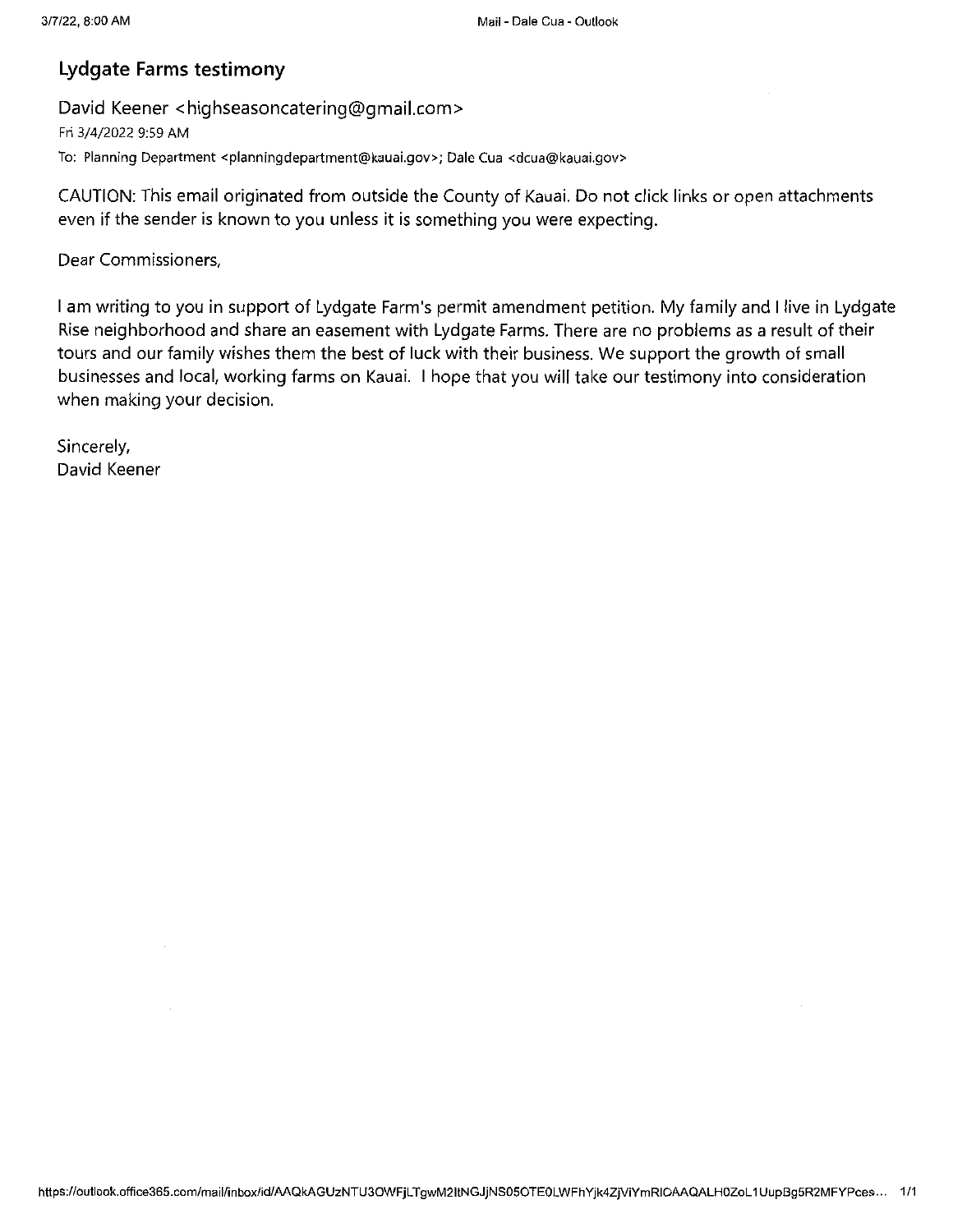# Lydgate Farms Permit Amendment

#### Annette Denbeau <anniesart@aol.com>

Fri 3/4/2022 9:10 AM To: Planning Department <planningdepartment@kauai.gov> Cc: Dale Cua <dcua@kauai.gov>; wlydgate@gmail.com <wlydgate@gmail.com>

CAUTION: This email originated from outside the County of Kauai. Do not click links or open attachments even if the sender is known to you unless it is something you were expecting.

Dear Commissioners,

I am writing you with regard to the Lydgate Farms permit amendment petition.

I am a neighbor with contributing easement access for his residential farming business.

My family and I support Mr. Lydgate's pursuit for the success of his working Cacao Farm and

hope that it is not only prosperous for him personally, but represents the rich agricultural value of this island.

I also appreciate his efforts in supporting the interests and concems ofour community members, he's a good neighbor.

I am thankful for the protective oversight of this department and hope this testimony assists in the confidence of your decision for this request.

With sincerest regards and Aloha,

Annette Denbeau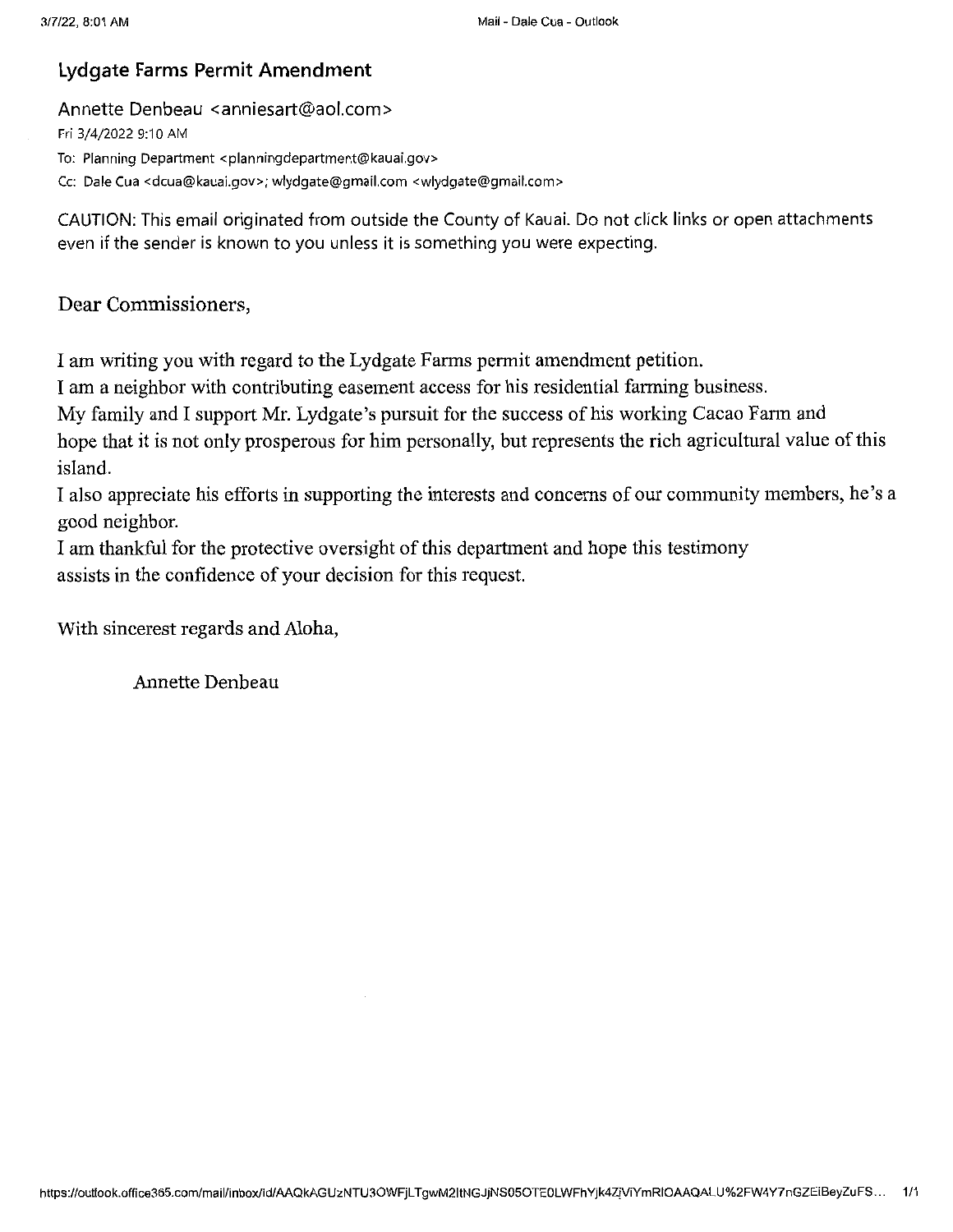

Jodi A. Higuchi-Sayegusa Deputy Director of PIanning

#### COUNTY OF KAUA'I PLANNING DEPARTMENT

# SUPPLEMENT #1 TO SHORELING SETBACK DETERMINATION POSTING

RE: Shoreline Setback Determination March 8, 2022 Planning Commission Posting

#### ADDITIONAL FINDINGS

Shoreline Setback Determination SSD-2022-28 has some discrepancies in the description of the type of shoreline and the setback requirements.

#### RECOMMEDATION

Shoreline Setback Determination Posting for March 8, 2022 has been updated using ramseyer format.

By

Romio Idica **Staff Planner**